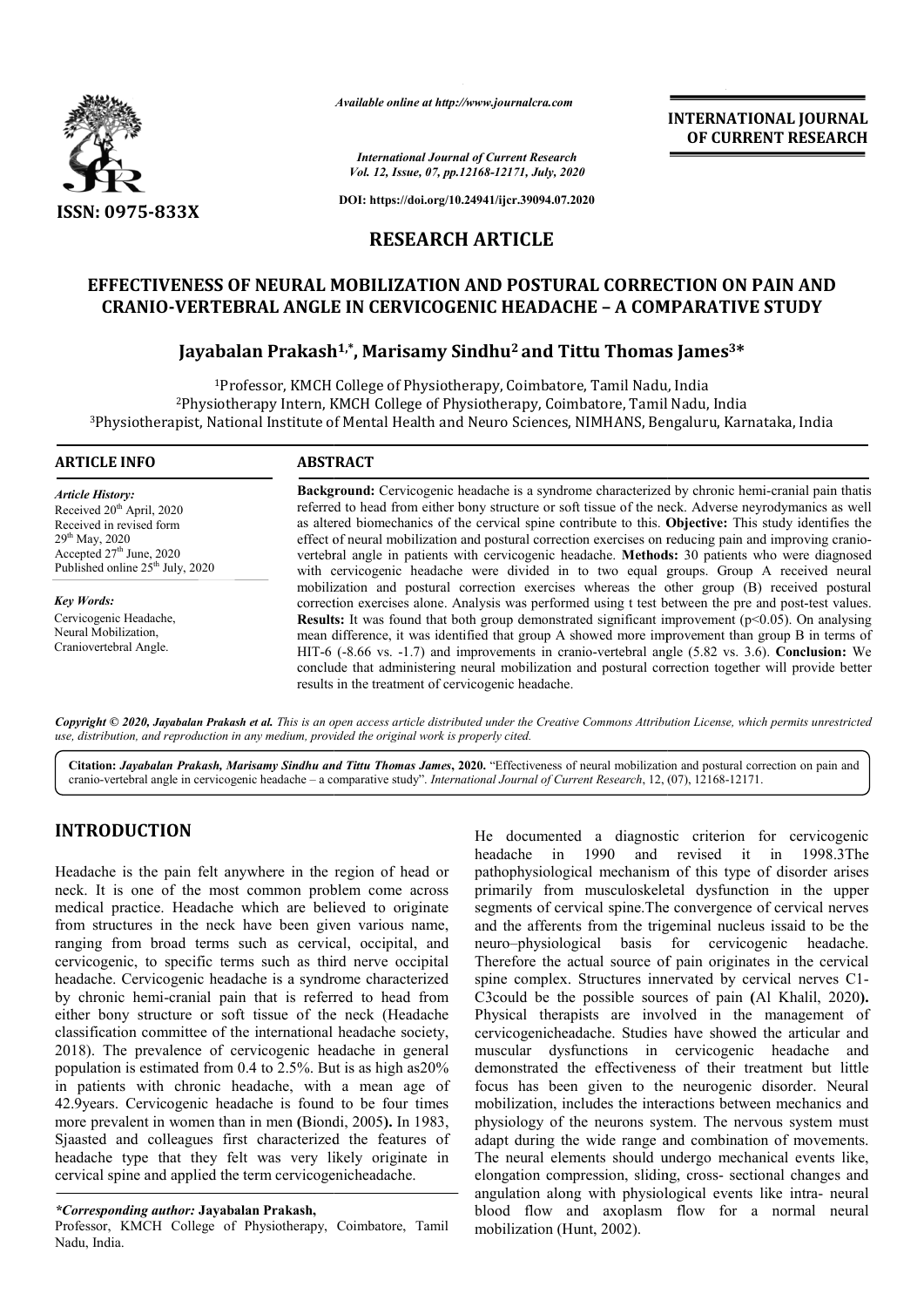## **Table 1. Exercise protocol of the study**

| <b>Treatment</b>           | Procedure                                                      | <b>Description</b>                                                                                                        |  |  |  |  |
|----------------------------|----------------------------------------------------------------|---------------------------------------------------------------------------------------------------------------------------|--|--|--|--|
| Neural<br>Mobilizati<br>on | Neural                                                         | Bilateral straight leg (one- ended slider) whilst the neck is positioned in the most comfortable position for the         |  |  |  |  |
|                            | sliders                                                        | patient.                                                                                                                  |  |  |  |  |
|                            | Tensioners                                                     | Upper cervical flexion and contralateral lateral flexion were performed along with bilateral lower limb straight          |  |  |  |  |
|                            |                                                                | leg raise.                                                                                                                |  |  |  |  |
|                            |                                                                | This was done by using air filled sensor initially by placing it at the level of cranio-cervical junction in supine       |  |  |  |  |
|                            | Training                                                       | lying.                                                                                                                    |  |  |  |  |
|                            | the holding                                                    | Training was initiated at lowest levels of test (20 or 22 mmHg)<br>٠                                                      |  |  |  |  |
|                            | capacity of                                                    | Patient attempts to node their head to reach the desired value of feedback.<br>$\bullet$                                  |  |  |  |  |
|                            | deep neck                                                      | Hold steadily this position for 10 seconds without obvious use of superficial neck flexors and then relax.<br>$\bullet$   |  |  |  |  |
|                            | flexors                                                        | Rolled towel is used at home as home exercise program.<br>$\bullet$                                                       |  |  |  |  |
|                            |                                                                | Repeat this exercise for 7-10 times.<br>$\bullet$                                                                         |  |  |  |  |
|                            |                                                                | Sitting on a chair with back straight.                                                                                    |  |  |  |  |
|                            | Retraining<br>cervical<br>spine<br>extension                   | The patient initiate cervical extension by asking the patient to slowly lift your chin up and try looking at<br>$\bullet$ |  |  |  |  |
|                            |                                                                | the celling until you feel a discomfort                                                                                   |  |  |  |  |
|                            |                                                                | Return to the upright posture by bringing chin down first.<br>$\bullet$                                                   |  |  |  |  |
|                            |                                                                | Repeat this exercise for 7-10 times.<br>$\bullet$                                                                         |  |  |  |  |
|                            | Extensors                                                      | Sitting on a chair with back straight.                                                                                    |  |  |  |  |
|                            | of cervical<br>spine                                           | Patients were instructed to flex the head and neck slowly<br>$\bullet$                                                    |  |  |  |  |
|                            |                                                                | Return to the neutral position without excessive chin poke<br>$\bullet$                                                   |  |  |  |  |
|                            |                                                                | Repeat this exercise for 7-10 times.<br>$\bullet$                                                                         |  |  |  |  |
|                            | $Co-$<br>ordination<br>of the neck<br>flexors and<br>extensors | Sitting on a chair with back straight.                                                                                    |  |  |  |  |
| Postural                   |                                                                | Ask the patient to do the stable nodding movement.<br>$\bullet$                                                           |  |  |  |  |
| Correction                 |                                                                | Then instruct the patient to place the palm on the side of face and try to look in to the palm providing the<br>$\bullet$ |  |  |  |  |
|                            |                                                                | resistance as a facilitating procedure for 10 seconds and then relax.                                                     |  |  |  |  |
|                            |                                                                | Repeat this exercise for 7-10 times<br>$\bullet$                                                                          |  |  |  |  |
|                            | Retraining                                                     | Sitting on a chair with back straight and placing both hands on your thigh.                                               |  |  |  |  |
|                            | Scapular<br>orientation<br>in posture                          | Ask the patient to pull the shoulders backward and hold this position.<br>$\bullet$                                       |  |  |  |  |
|                            |                                                                | Instruct the patient to gently press down on the thighs with their hands.<br>$\bullet$                                    |  |  |  |  |
|                            |                                                                | Hold this position for 10 seconds and then relax.<br>$\bullet$                                                            |  |  |  |  |
|                            |                                                                | Repeat this exercise for 7-10 times.<br>$\bullet$                                                                         |  |  |  |  |
|                            | Training<br>scapular<br>stabilizers                            | Prone lying                                                                                                               |  |  |  |  |
|                            |                                                                | Now pull your shoulder backwards.<br>$\bullet$                                                                            |  |  |  |  |
|                            |                                                                | Hold it for 10 seconds and then relax.<br>$\bullet$                                                                       |  |  |  |  |
|                            |                                                                | Repeat this exercise for 7-10 times.<br>$\bullet$                                                                         |  |  |  |  |
|                            | Re-<br>education<br>in posture                                 | Sitting with close to a wall while supporting back on the wall and is corrected from the pelvis.                          |  |  |  |  |
|                            |                                                                | Ask to press on the wall with back such that there are fewer gaps between the back and wall, and hold it.<br>$\bullet$    |  |  |  |  |
|                            |                                                                | Now pull both shoulders backwards such that there are fewer gaps between the shoulder and wall, and hold<br>$\bullet$     |  |  |  |  |
|                            |                                                                | it.                                                                                                                       |  |  |  |  |
|                            |                                                                | Then perform a gentle nodding movement of the head.<br>$\bullet$                                                          |  |  |  |  |
|                            |                                                                | Hold this position for 10 seconds and then relax.<br>$\bullet$                                                            |  |  |  |  |
|                            |                                                                | Repeat this exercise for 7-10 times<br>$\bullet$                                                                          |  |  |  |  |

### **Table 2. Statistical analysis of pre and post-test data**

| Outcome  | Group | Mean Values |           | Mean Difference | Paired t test value |                        |
|----------|-------|-------------|-----------|-----------------|---------------------|------------------------|
| Measures |       | Pre-Test    | Post-Test |                 |                     | Significance           |
| $HIT-6$  | A     | 60.26       | 51.6      | $-8.66$         | 4.69                | Significant $(p<0.05)$ |
|          | B     | 61.6        | 59.9      | $-1.7$          | 16.70               | Significant $(p<0.05)$ |
| CV Angle | A     | 42.98       | 48.8      | 5.82            | 15.28               | Significant $(p<0.05)$ |
|          | B     | 40.8        | 44.4      | 3.6             | 6.18                | Significant $(p<0.05)$ |



**Figure 1. Mean values of outcome measures in Group A and Group B**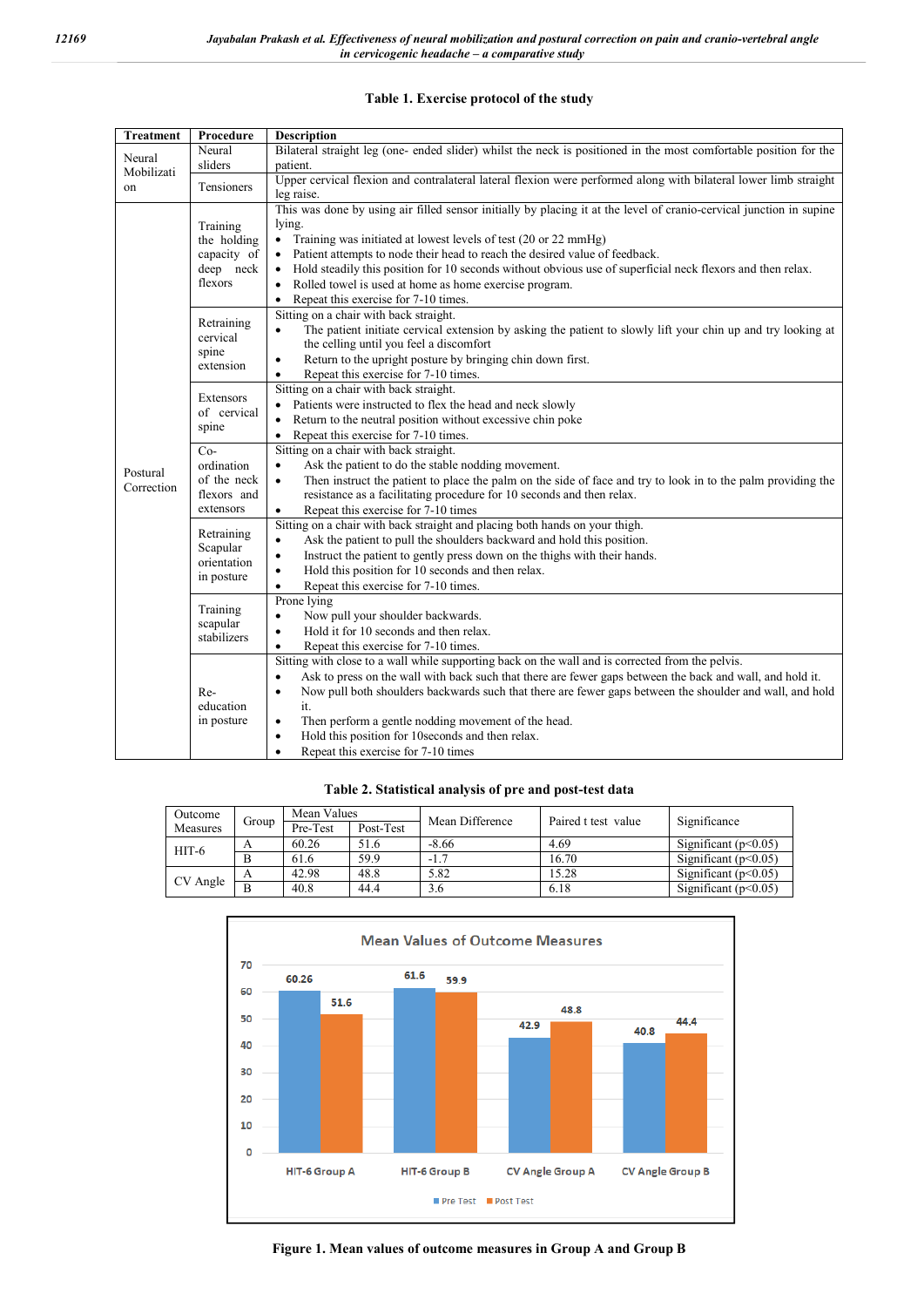When these mechanisms fails, it may causes adverse neurodynamics. Cervical slump test has been developed to find the adverse neural dynamics in patients with headache which can be treated by neural mobilization, which has been described forcervicogenic headache **(**Jull, 2002**).** The deep flexor muscles have a vitalrole in supporting the cervical segments and cervical curve. The weakness of this muscle contributes the increased cervical lordosis. This sustained posture may be considered as an aggravating factor when a headache is arising from the neck. Postural correction is considered to be essential for these patients in their daily activities.<sup>7</sup>The purpose of this study was to determine the effectiveness of neural mobilization and postural correction in treatment of cervicogenic headaches.

## **MATERIALS AND METHODS**

We adopted an experimental study using purposive sampling technique. 30 subjects with the diagnosis of cervicogenic headache were divided into 2 groups of 15 each. Ethical clearance was obtained and informed consent form was signed by participants prior to recruitment to the study. Inclusion criteria included both genders within the age limit of 18 to 45 years who were diagnosed with cervicogenic headache with neck stiffness or pain and restricted cervical range of motion (ROM), with a positive slump test and a cranio-vertebral angle of less than 50 degrees.

Patients with other types of headaches such as migraine, hemicranial continua, tension type headache, myofascial pain syndrome, cluster headache, or those caused due to trauma, injury or due to cranial or vascular disorders were excluded. Group A received neural mobilization and postural correction as treatment for cervicogenic headache whereas group B was administered only postural correction exercises. (Table 1) The treatment duration was for 4 weeks, 3 days per week. The outcome measures used were Headache Impact Test (HIT) -6 and improvement in cranio-vertebral angle assessed using UTHSCA Image Tool software version 3.0. Outcome measures were assessed before administration of any therapy (pre-test) and after 4 weeks of therapy (post-test).

## **RESULTS**

Out of the thirty patients under consideration, 18 were females and 12 were males. Each group consisted of 9 females and 6 males. The mean age of the participants were 28.2±4.5 years. The mean values of the outcome measures assessed in both groups are depicted in figure 1. Independent t test performed for the pre-test values showed homogeneity between group A and B. The paired t test analysis demonstrated that significant changes  $(p<0.05)$  were seen in both outcomes measures for group A as well as for group B (Table 2).

In terms of mean difference, group A demonstrated a difference of -8.66 between pre and post-test values of HIT-6. A negative value indicates a net reduction in scores post treatment. Group B showed a difference of -1.7. On analysing changes in cranio-vertebral angle, group A showed a difference of 5.82 degrees whereas group B showed 3.6 degrees. Thus it was evident that group A had a better prognosis than that of group B in both the outcome measures even though significant post-test changes were identified in both groups.

## **DISCUSSION**

Headaches are a major problem of the general population. Almost 18% of the headaches are cervicogenic in nature, and cervicogenic headaches have a substantial effect on the quality of life. Structural innervated by the first three cervical nerves C1- C3 has been shown to be capable of producing cervicogenic pain. Physical therapy plays an important rolein the management of cervicogenic headaches. The forward head posture in cervicogenic headache patients causes more strain over neck. Muscle damage [especially cervical muscles] and pain and its posture leads to alter the values of craniovertebral angle from normalrange. This also indicates the presence of deep cervical muscle weakness and pain. It has been proposed in various literature that there is a relationship exist between deep cervical muscle coordination and forward head posture in cervicogenic headache patients. The study done by Kaur J et al. showed that combined postural correction and neural mobilization showed improvement in a patient with cervicogenic headache (Kaur, 2016).

They suggested that cervicogenic headaches are originated from the disorders in cervical spine. Paul Mc Crory have stated that cervicogenic headaches are caused by abnormalities in joints, muscles, fascia, and joint structures of cervical spine.<sup>9</sup>Furthermore, Jull et al. found that the effectiveness of therapeutic exercise and manipulative treatment was not substantially affected by age, gender, or headache chronicityin patients with moderate to severe pain intensity (Jull, 1999). However, both mobilization and manipulation are effective for treatment of patients with cervical pain. In this study, neural mobilization found to be effective in reducing pain and improving cranio-vertebral angle in patients with cervicogenic headache. This is due to the fact that the reduction in the ROM is due to the articular dysfunctions. Hence the articulardysfunctions should be addressed using joint mobilization techniques which may reduce the neural tension. The goals of postural correction exercises are focused on improving cervical muscle strength and correcting the forward head posture. In this study, the patients who received this intervention were instructed to do the exercises with concentration over the movements without holding the breath. Holding the breath will build up tension in the body and inhibit the supply of oxygen to the muscles and thus reduces the performance of the muscles.

#### **Conclusion**

We suggest that neural mobilization and postural correction exercises are effective treatment strategies when combined, in reducing pain and improvingcranio-vertebral angle in patients with cervicogenic headache, than by administering postural correction exercises alone. Limitations of this study were of small sample size, shorter age range, and inclusion of patients with unilateral headache only.

**Conflict of interest Statement:** The authors declare no conflict of interest.

#### **Funding Statement**

This research did not receive any specific grant from funding agencies in the public, commercial, or not-for-profit sectors.